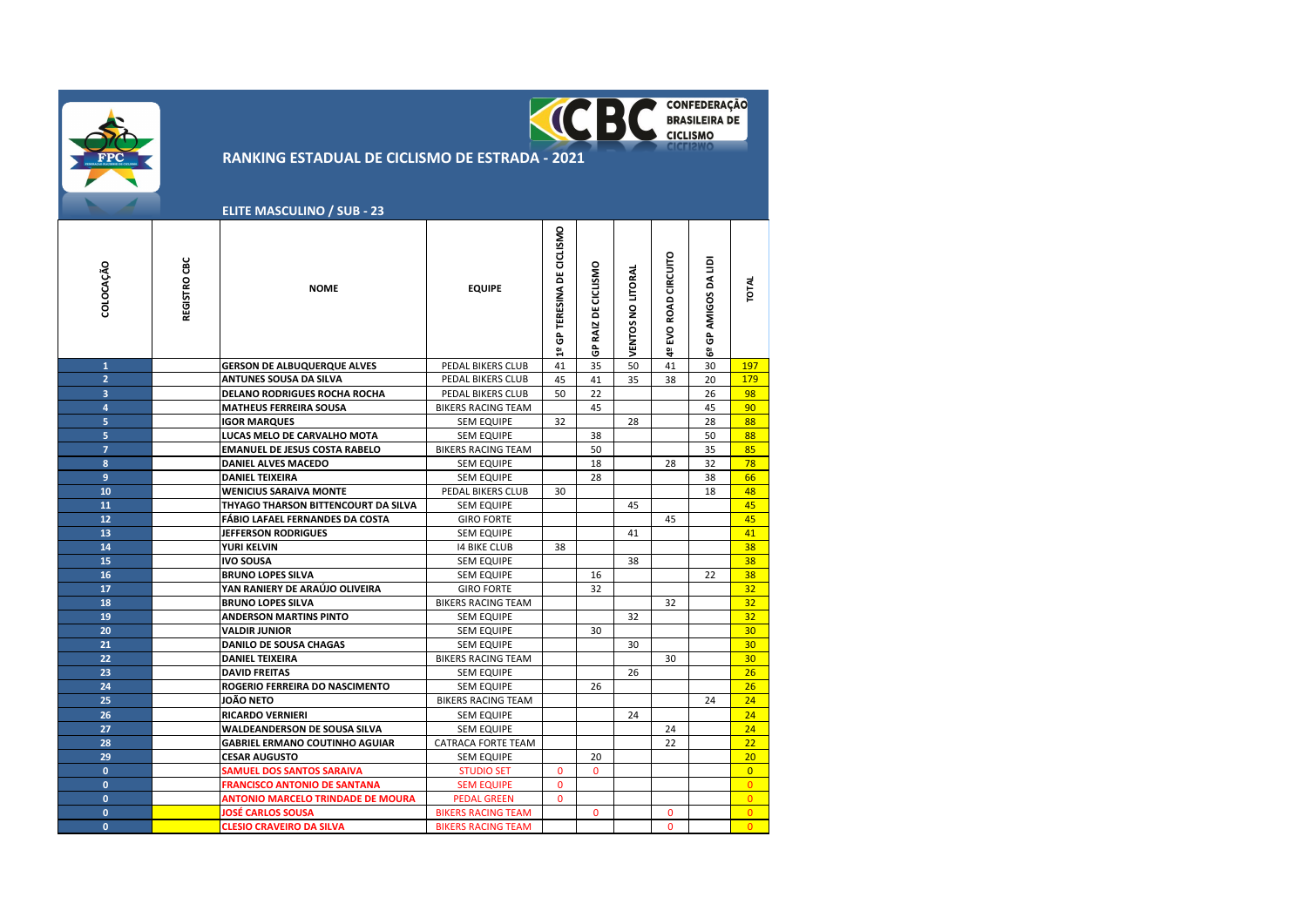



**CONFEDERAÇÃO<br>BRASILEIRA DE CICLISMO** 

|                         |                 | <b>JÚNIOR</b>                   |                   |                                                    |                                      |                                                 |                                                      |                                                           |            |
|-------------------------|-----------------|---------------------------------|-------------------|----------------------------------------------------|--------------------------------------|-------------------------------------------------|------------------------------------------------------|-----------------------------------------------------------|------------|
| COLOCAÇÃO               | CBC<br>REGISTRO | <b>NOME</b>                     | <b>EQUIPE</b>     | CICLISMO<br>ă<br>TERESINA<br>င်္င<br>$\frac{1}{2}$ | CICLISMO<br>۵<br><b>RAIZ</b><br>င်္င | <b>LITORAL</b><br>$\overline{2}$<br>S<br>VENTOS | CIRCUITO<br>å<br><b>Q</b><br>S<br>ш<br>$\frac{1}{4}$ | $\overline{9}$<br>⋖<br>$\Omega$<br>AMIGOS<br>௳<br>ပ<br>မိ | TOTAL      |
| 1                       |                 | <b>MATEUS RODRIGUES</b>         | PEDAL BIKERS CLUB | 50                                                 | 50                                   |                                                 | 45                                                   | 50                                                        | <b>195</b> |
| $\overline{2}$          |                 | <b>IAGO MELO DO AMARAL</b>      | <b>SEM EQUIPE</b> |                                                    |                                      | 50                                              | 50                                                   | 45                                                        | 145        |
| $\overline{3}$          |                 | <b>GABRIEL LIMA</b>             | <b>SEM EQUIPE</b> |                                                    |                                      | 45                                              |                                                      | 41                                                        | 86         |
| $\overline{\mathbf{4}}$ |                 | <b>MARCOS ANDRE</b>             | <b>SEM EQUIPE</b> |                                                    |                                      | 41                                              |                                                      |                                                           | 41         |
| 5                       |                 | <b>JUAN PABLO BARROS GALENO</b> | <b>SEM EQUIPE</b> |                                                    |                                      | 38                                              |                                                      |                                                           | 38         |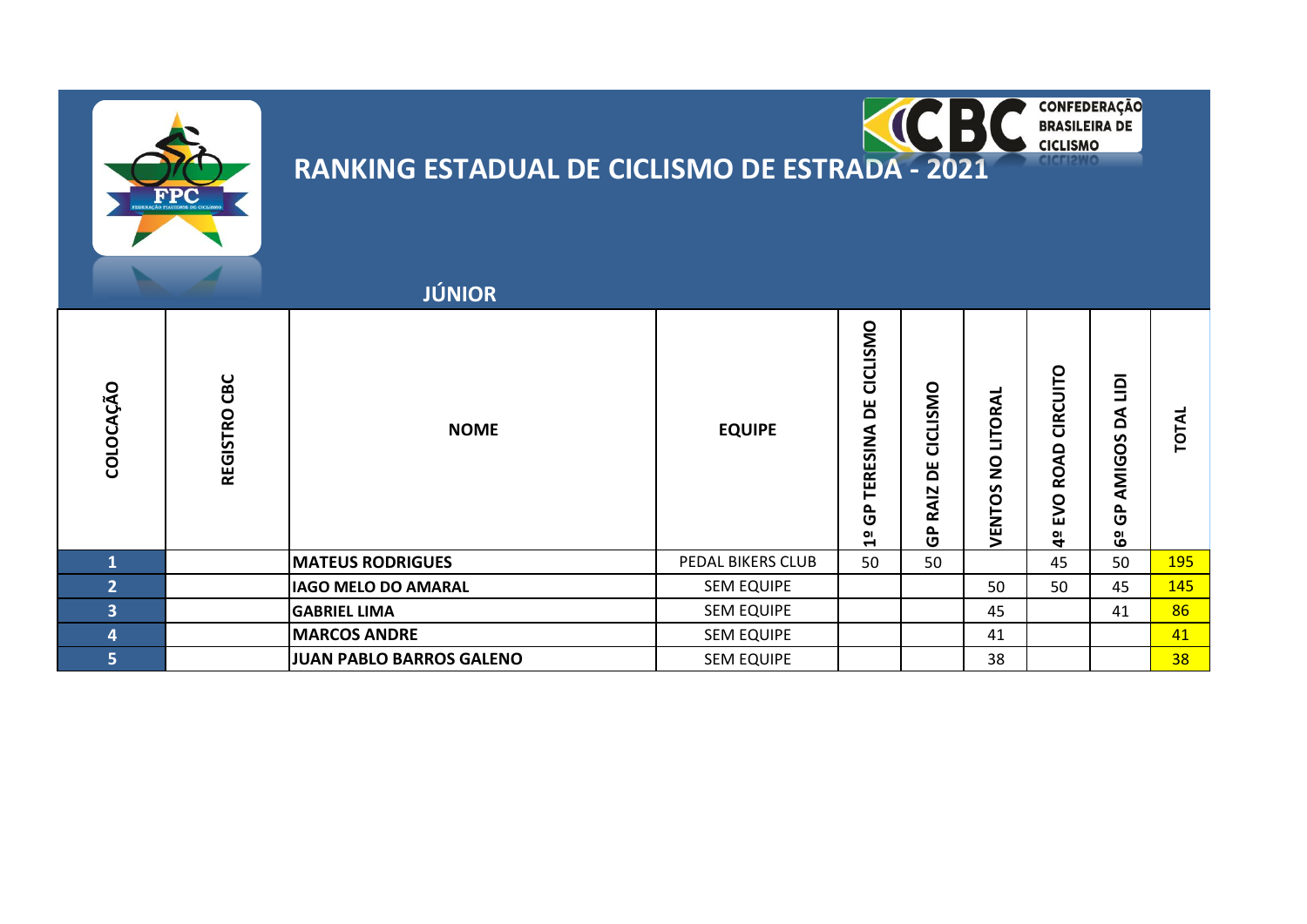



|                         |                 | <b>JUVENIL</b>                                |                   |                                                      |                             |                                   |                                      |                                                |                |
|-------------------------|-----------------|-----------------------------------------------|-------------------|------------------------------------------------------|-----------------------------|-----------------------------------|--------------------------------------|------------------------------------------------|----------------|
| COLOCAÇÃO               | CBC<br>REGISTRO | <b>NOME</b>                                   | <b>EQUIPE</b>     | CICLISMO<br>ж<br><b><i>TERESINA</i></b><br>င်္င<br>임 | CICLISMO<br>ж<br>RAIZ<br>င် | LITORAL<br>$\mathbf{S}$<br>VENTOS | O<br>ں<br>Ĕ<br>Ő<br>Ñ<br>O<br>ш<br>ु | $\overline{9}$<br>⋖<br>۵<br>AMIGOS<br>င်<br>မိ | <b>TOTAL</b>   |
|                         |                 | <b>GUILHERME TOURINHO e SILVA</b>             | PEDAL BIKERS CLUB | 45                                                   | 41                          | 35                                | 38                                   | 41                                             | 200            |
| $\overline{2}$          |                 | <b>MIGUEL AUGUSTO EVELIN FREIRE RODRIGUES</b> | PEDAL BIKERS CLUB | 50                                                   | 50                          |                                   | 41                                   | 45                                             | <b>186</b>     |
| $\overline{\mathbf{3}}$ |                 | <b>MATHEUS HENRIQUE</b>                       | <b>SEM EQUIPE</b> |                                                      |                             |                                   | 50                                   | 50                                             | <b>100</b>     |
| $\bf{0}$                |                 | <b>KAWAN LENINGSON VASCONCELOS RODR</b>       | <b>SEM EQUIPE</b> |                                                      |                             |                                   | $\mathbf{0}$                         |                                                | $\overline{0}$ |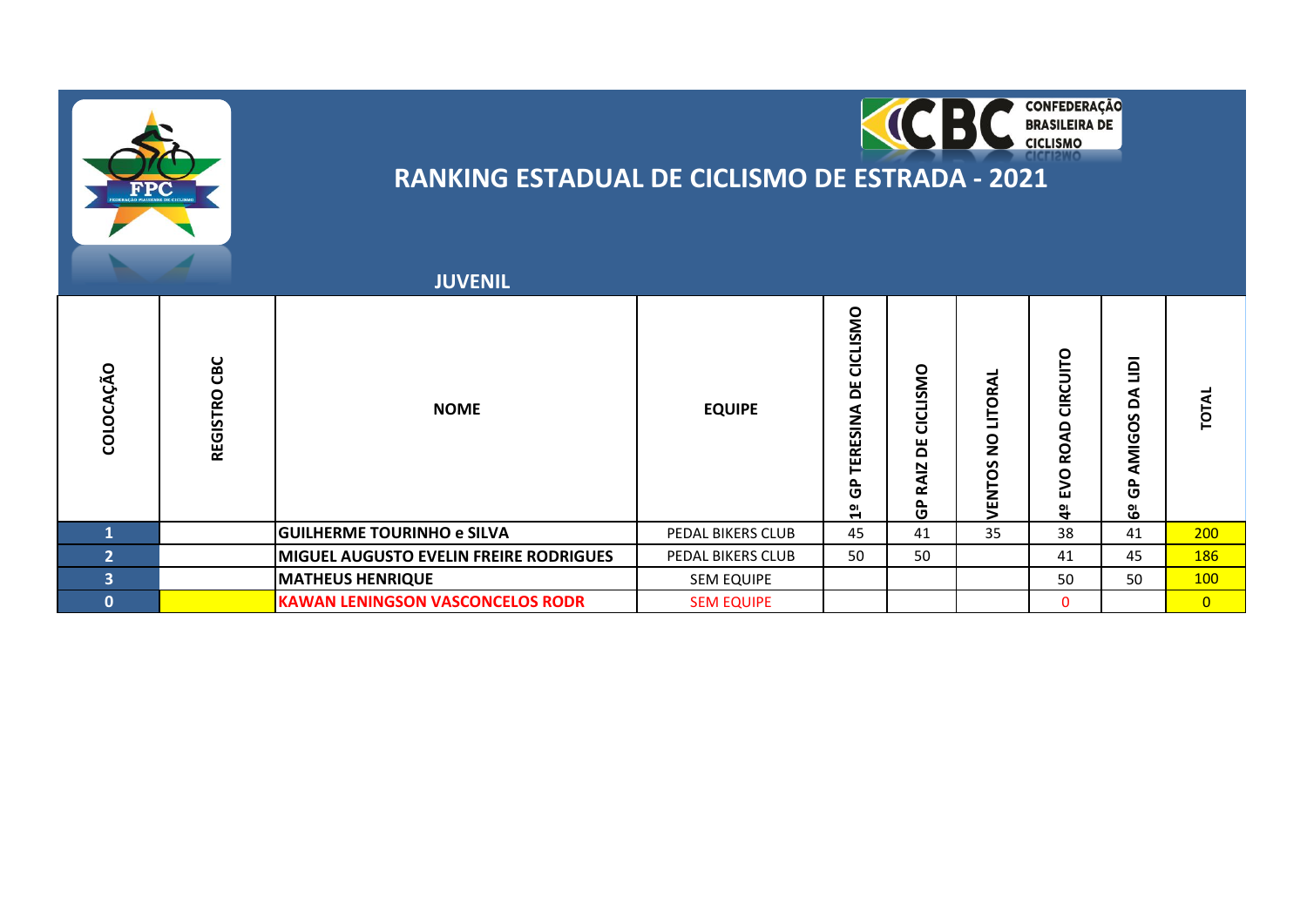



|                |                        | <b>INFANTO - JUVENIL</b>                |                    |                                                                                                 |                                      |                                                                               |                                                 |                                                                                  |             |
|----------------|------------------------|-----------------------------------------|--------------------|-------------------------------------------------------------------------------------------------|--------------------------------------|-------------------------------------------------------------------------------|-------------------------------------------------|----------------------------------------------------------------------------------|-------------|
| COLOCAÇÃO      | CBC<br><b>REGISTRO</b> | <b>NOME</b>                             | <b>EQUIPE</b>      | <b>ISMO</b><br><u>ט</u><br>ס<br>Ъ<br>⋖<br>z<br>ERESII<br>င်္င<br>$\mathbf{O}$<br>$\blacksquare$ | CICLISMO<br>۵<br><b>RAIZ</b><br>င်္င | <b>ITORAI</b><br>$\overline{\phantom{a}}$<br>$\frac{1}{2}$<br>ທ<br>ENTO:<br>↘ | CIRCUITO<br>۵<br>⋖<br>Q<br><b>DAB</b><br>o<br>4 | $\mathbf{r}$<br>┙<br>⋖<br>۵<br>n<br>O<br>AMIG<br>ලි<br>ОI<br>$\ddot{\mathbf{o}}$ | <b>TOTA</b> |
| $\mathbf{1}$   |                        | MÁRVIO MARCONI NUNES FILHO              | <b>GIRO FORTE</b>  | 50                                                                                              |                                      |                                                                               | 50                                              | 35                                                                               | <b>135</b>  |
| $\overline{2}$ |                        | <b>EMANUEL ISAAC SOARES COSTA COSTA</b> | <b>SPRINT BIKE</b> |                                                                                                 |                                      |                                                                               |                                                 | 38                                                                               | 38          |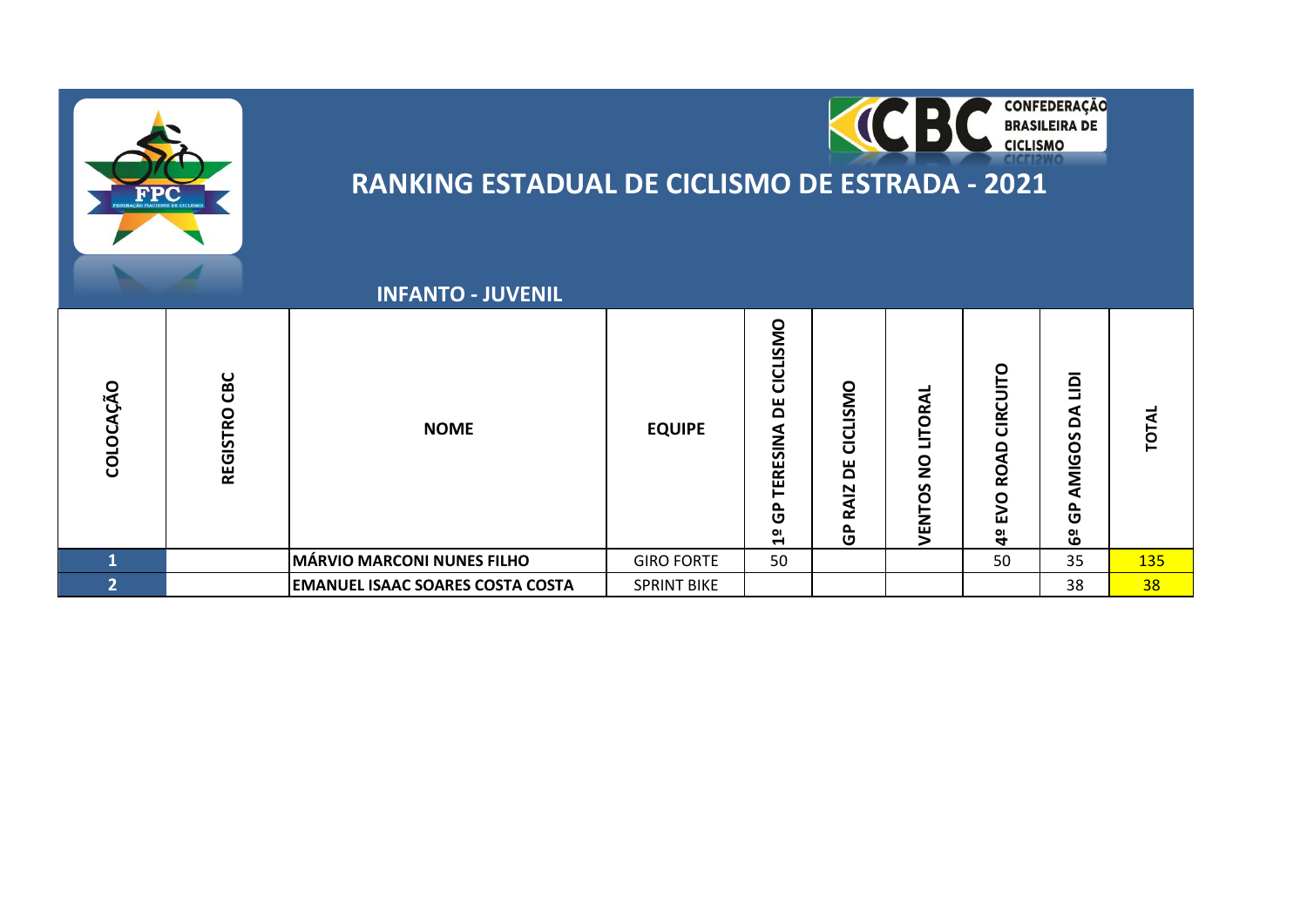



 **SUB - 30**

| AÇÃO<br>COLO   | CBC<br>REGISTRO | <b>NOME</b>                                 | <b>EQUIPE</b>             | CICLISMO<br>ш<br>۵<br>ERESINA<br>င်္င<br>읩 | CICLISMO<br>۵<br>RAIZ<br>$\mathbf{\hat{G}}$ | ᆜ<br>LITORA<br>$\mathsf{S}^\mathsf{O}$<br>VENTOS | CIRCUITO<br><b>ROAD</b><br><b>DAB</b><br>$\mathbf{a}$ | $\bar{\mathsf{q}}$<br>⋖<br>۵<br><b>MIGOS</b><br>⋖<br>௨<br>ט<br>မိ | TOTAL      |
|----------------|-----------------|---------------------------------------------|---------------------------|--------------------------------------------|---------------------------------------------|--------------------------------------------------|-------------------------------------------------------|-------------------------------------------------------------------|------------|
|                |                 | <b>ANTONIO AMAURY MARTINS</b>               | <b>BIKERS RACING TEAM</b> | 50                                         | 50                                          |                                                  | 50                                                    | 41                                                                | <b>191</b> |
| 2              |                 | <b>PAULO VITOR MENDES DA COSTA</b>          | MR TEAM                   | 45                                         |                                             |                                                  | 45                                                    | 45                                                                | 135        |
| $\overline{3}$ |                 | <b>HERBERTE DOS SANTOS</b>                  | SEM EQUIPE                |                                            |                                             |                                                  | 35                                                    | 50                                                                | 85         |
| $\overline{4}$ |                 | <b>RENAN GABRIEL DA COSTA SILVA</b>         | <b>SEM EQUIPE</b>         |                                            |                                             |                                                  | 41                                                    |                                                                   | 41         |
| $\overline{4}$ |                 | <b>DENIS FRANCO</b>                         | THE BROTHERS TEAM         | 41                                         |                                             |                                                  |                                                       |                                                                   | 41         |
| 6              |                 | <b>GERMANO SÉRVIO</b>                       | PEDAL GREEN               | 38                                         |                                             |                                                  |                                                       |                                                                   | 38         |
| $\overline{7}$ |                 | <b>MATHEUS HENRYQUE ALMEIDA E SILVA</b>     | <b>SEM EQUIPE</b>         |                                            |                                             |                                                  | 38                                                    |                                                                   | 38         |
| 8              |                 | <b>NEY ALVARENGA</b>                        | <b>SEM EQUIPE</b>         |                                            |                                             |                                                  |                                                       | 38                                                                | 38         |
| 9              |                 | <b>EDENILSON BRUNO DA SILVA DE OLIVEIRA</b> | <b>CBA</b>                |                                            |                                             |                                                  |                                                       | 35                                                                | 35         |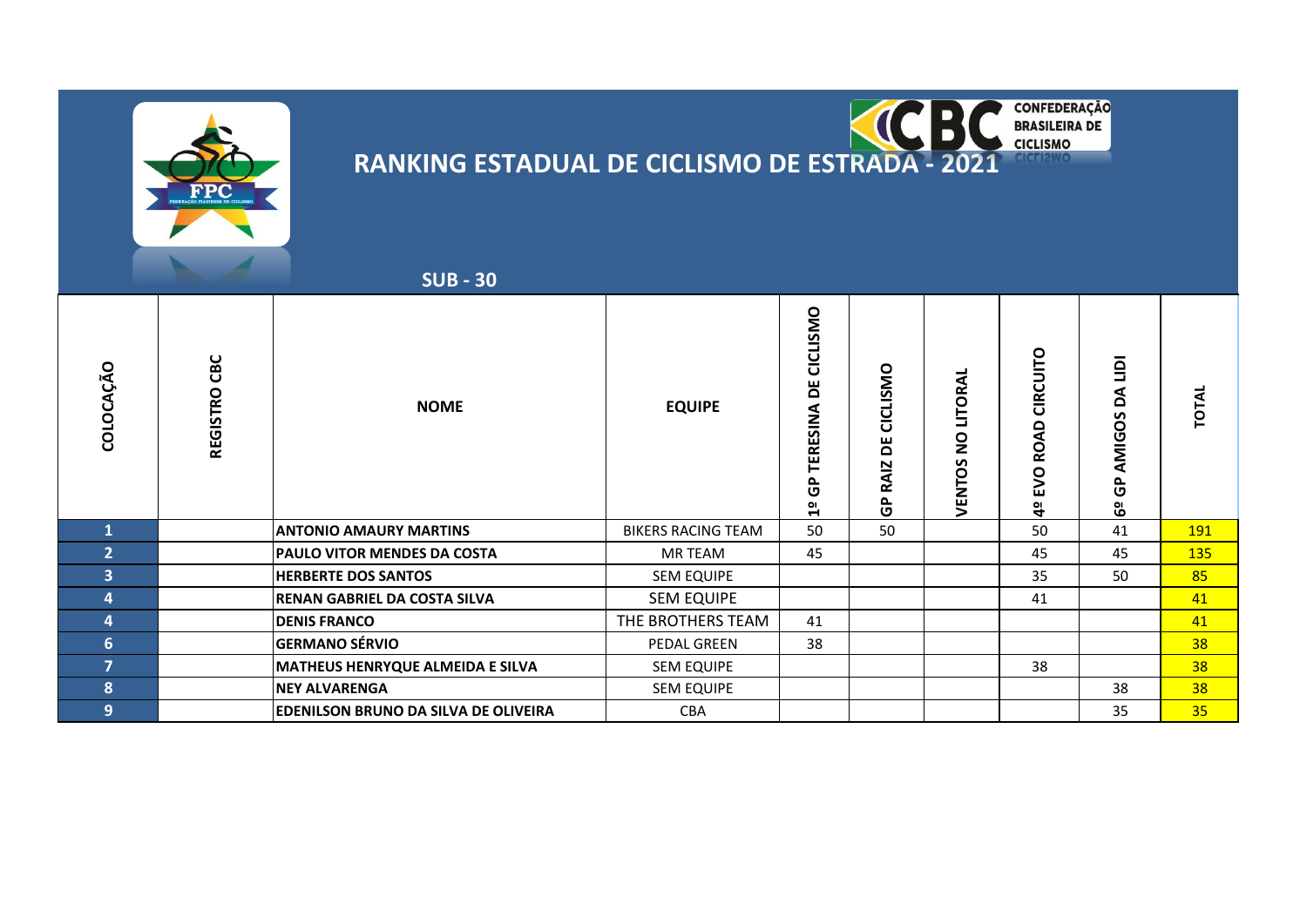

### C  $\overline{\phantom{a}}$ **RANKING ESTADUAL DE CICLISMO DE ESTRADA - 2021**

**CONFEDERAÇÃO<br>BRASILEIRA DE<br>CICLISMO** 

|                         |                 | <b>MASTER A1</b>                         |                           |                                                                |                                                   |                                                           |                                                       |                            |                 |
|-------------------------|-----------------|------------------------------------------|---------------------------|----------------------------------------------------------------|---------------------------------------------------|-----------------------------------------------------------|-------------------------------------------------------|----------------------------|-----------------|
| COLOCAÇÃO               | CBC<br>REGISTRO | <b>NOME</b>                              | <b>EQUIPE</b>             | DE CICLISMO<br>TERESINA<br>$\mathbf{\hat{G}}$<br>$\frac{1}{2}$ | CICLISMO<br>ŏ<br><b>RAIZ</b><br>$\mathbf{r}$<br>ပ | LITORAL<br>$\mathsf{S}^{\mathsf{O}}$<br>S<br><b>VENTO</b> | CIRCUITO<br><b>ROAD</b><br><b>DVB</b><br>$\mathbf{a}$ | Ξ<br>AMIGOS DA<br>ဇ္<br>မိ | <b>TOTAL</b>    |
| $\mathbf{1}$            |                 | <b>LUCAS MATOS</b>                       | <b>BIKERS RACING TEAM</b> | 45                                                             | 45                                                |                                                           | 41                                                    | 50                         | 181             |
| 2 <sup>1</sup>          |                 | <b>RICARDO COSTA CLARK</b>               | THE BROTHERS TEAM         | 41                                                             | 41                                                |                                                           | 45                                                    | 41                         | 168             |
| $\overline{\mathbf{3}}$ |                 | <b>ALLEX KYEL SANTOS NOBRE</b>           | <b>SEM EQUIPE</b>         | 50                                                             | 35                                                |                                                           | 38                                                    | 30                         | 153             |
| 4                       |                 | <b>JULIMAR ALVES DE ALMEIDA FILHO</b>    | THE BROTHERS TEAM         | 22                                                             | 28                                                |                                                           | 30                                                    | 26                         | 106             |
| 5 <sup>1</sup>          |                 | <b>YURI PEREIRA BESERRA</b>              | TITANIUM ROAD CYCLING     | 32                                                             | 32                                                |                                                           | 32                                                    |                            | 96              |
| 6                       |                 | <b>JULIANO ALENCAR DE OLIVEIRA</b>       | <b>SEM EQUIPE</b>         |                                                                | 50                                                |                                                           |                                                       | 45                         | 95              |
| $\overline{7}$          |                 | <b>KHALIL BEZERRA</b>                    | PEDAL BIKERS CLUB         | 26                                                             |                                                   |                                                           | 35                                                    | 32                         | 93              |
| 8                       |                 | <b>PAULO CHAVES DA SILVA FILHO</b>       | THE BROTHERS TEAM         | 24                                                             | 38                                                |                                                           |                                                       |                            | 62              |
| 9                       |                 | <b>ANTONIO MARCELO TRINDADE DE MOURA</b> | PEDAL GREEN               |                                                                |                                                   |                                                           | 50                                                    |                            | 50 <sub>2</sub> |
| 10                      |                 | <b>GEOVANE DA SILVA CARVALHO</b>         | <b>SEM EQUIPE</b>         | 38                                                             |                                                   |                                                           |                                                       |                            | 38              |
| 11                      |                 | <b>MARCOS DIONES DA MORAIS</b>           | TIMON BIKERS ADVENTURE    | 35                                                             |                                                   |                                                           |                                                       |                            | 35              |
| 12                      |                 | LUCIANO FERREIRA DE OLIVEIRA             | TITANIUM ROAD CYCLING     | 30                                                             |                                                   |                                                           |                                                       |                            | 30 <sub>2</sub> |
| 13                      |                 | ÍCARO DA SILVEIRA CARVALHO PRADO         | PEDAL BIKERS CLUB         | 28                                                             |                                                   |                                                           |                                                       |                            | 28              |
| 14                      |                 | <b>BRUNO LEONARDO</b>                    | <b>SEM EQUIPE</b>         |                                                                |                                                   |                                                           |                                                       | 28                         | 28              |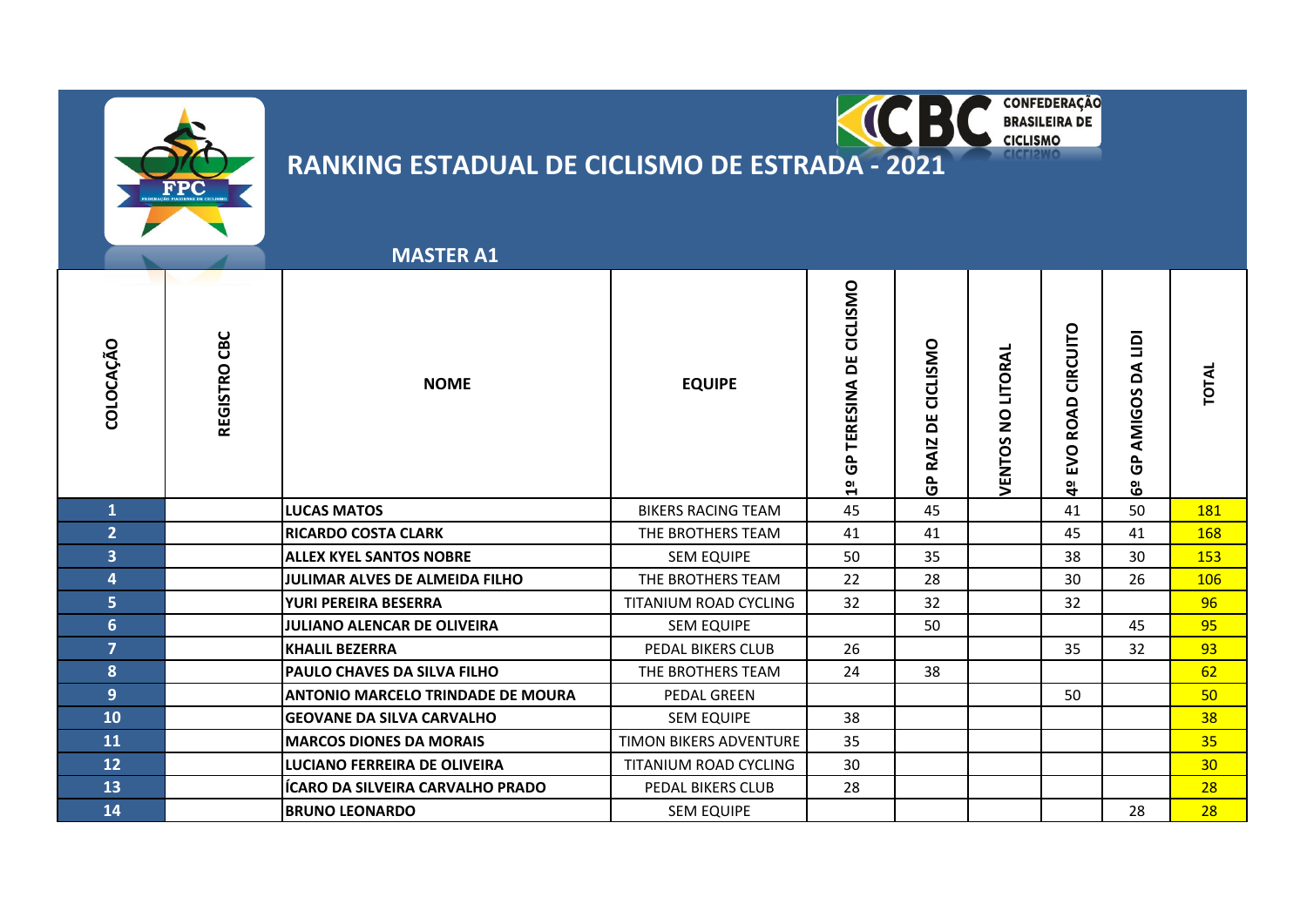

RANKING ESTADUAL DE CICLISMO DE ESTRADA - 2021 KC  $\overline{\phantom{a}}$ 

 **MASTER A2**

| COLOCAÇÃO               | REGISTRO CBC | <b>NOME</b>                              | <b>EQUIPE</b>                 | GP TERESINA DE CICLISMO<br>읩 | GP RAIZ DE CICLISMO | VENTOS NO LITORAL | EVO ROAD CIRCUITO<br>$\frac{1}{9}$ | GP AMIGOS DA LIDI<br>$\tilde{e}$ | TOTAL           |
|-------------------------|--------------|------------------------------------------|-------------------------------|------------------------------|---------------------|-------------------|------------------------------------|----------------------------------|-----------------|
| $\mathbf{1}$            |              | <b>REGIEL BORGES RUFINO</b>              | PEDAL BIKERS CLUB             | 45                           | 45                  | 45                | 50                                 | 28                               | 213             |
| $\overline{2}$          |              | <b>GUTEMBERG ANDRADE FREITAS</b>         | <b>PEDAL GREEN</b>            | 35                           | 30                  | 50                | 20                                 | 41                               | 176             |
| $\overline{\mathbf{3}}$ |              | FRANCISCO DANIEL MELO AMÉRICO            | PEDAL BIKERS CLUB             | 32                           | 50                  |                   | 26                                 | 26                               | 134             |
| $\overline{a}$          |              | <b>IURI ANDERSON</b>                     | <b>GIRO FORTE</b>             | 18                           | 38                  |                   | 28                                 | 32                               | 116             |
| 5                       |              | <b>FRANCISCO ONY CERQUEIRA</b>           | <b>14 BIKE CLUB</b>           | 26                           | 41                  |                   |                                    | 30                               | 97              |
| $6\overline{6}$         |              | <b>SAMUEL DOS SANTOS SARAIVA</b>         | <b>STUDIO SET</b>             |                              |                     |                   | 45                                 | 50                               | 95              |
| $\overline{7}$          |              | ROGERIO FERREIRA DO NASCIMENTO           | <b>TIMON BIKERS ADVENTURE</b> | 5                            |                     |                   | 41                                 | 45                               | 91              |
| 8                       |              | <b>VITOR HUGO DE ARAUJO</b>              | <b>GIRO FORTE</b>             |                              | 45                  |                   | 38                                 |                                  | 83              |
| 9                       |              | <b>JOSE ITAMAR FERREIRA FILHO</b>        | PEDAL BIKERS CLUB             | 22                           | 35                  |                   | 24                                 |                                  | 81              |
| 10                      |              | <b>GUSTAVO MARINHO</b>                   | <b>APC</b>                    | 38                           | 32                  |                   |                                    |                                  | 70              |
| 11                      |              | <b>ARTHUR GOMES RIBEIRO GONÇALVES</b>    | <b>APC</b>                    | 28                           |                     |                   |                                    | 38                               | 66              |
| 12                      |              | JOSÉ DE FREITAS DUTRA JÚNIOR             | <b>CAXIAS BIKE ADVENTURE</b>  | 50                           |                     |                   |                                    |                                  | 50              |
| 13                      |              | JOSÉ ROBERTSON FERREIRA LOPES FILHO      | MARACAJÁ BIKERS               | 12                           |                     |                   | 35                                 |                                  | 47              |
| 14                      |              | <b>RAFAEL CARVALHO</b>                   | <b>SEM EQUIPE</b>             | 41                           |                     |                   |                                    |                                  | 41              |
| 15                      |              | <b>MOISES PASTANA</b>                    | <b>EXERCITA ESPERANTINA</b>   | 16                           |                     |                   |                                    | 24                               | 40              |
| 16                      |              | <b>WERNEK QUEIROZ</b>                    | TIMON BIKERS ADVENTURE        |                              |                     |                   |                                    | 35                               | 35              |
| 17                      |              | ALEXANDRE DE CASTRO GOUVEIA LIMA FILHO   | <b>SEM EQUIPE</b>             | 10                           |                     |                   | 22                                 |                                  | 32              |
| 18                      |              | <b>FRANCISCO ANTONIO DE SANTANA</b>      | <b>SEM EQUIPE</b>             |                              |                     |                   | 32                                 |                                  | 32              |
| 19                      |              | <b>IGOR NUNES</b>                        | <b>APC</b>                    |                              |                     |                   | 30                                 |                                  | 30 <sub>2</sub> |
| 20                      |              | <b>MÁRCIO PESSOA</b>                     | <b>APC</b>                    | 30                           |                     |                   |                                    |                                  | 30              |
| 21                      |              | <b>LENILSON VIANA</b>                    | <b>SEM EQUIPE</b>             | 24                           |                     |                   |                                    |                                  | 24              |
| 22                      |              | <b>GILSON AMORIM CÉSAR FILHO</b>         | <b>BIKESTORE TEAM</b>         | 20                           |                     |                   |                                    |                                  | 20              |
| 23                      |              | <b>MARCUS AURÉLIO EVANGELISTA BARROS</b> | <b>PEDAL GREEN</b>            | 14                           |                     |                   |                                    |                                  | 14              |
| 24                      |              | <b>TIAGO MELO</b>                        | THE BROTHERS TEAM             | 9                            |                     |                   |                                    |                                  | 9 <sup>°</sup>  |
| 25                      |              | <b>ISAC FURTADO</b>                      | <b>GIRO FORTE</b>             | 8                            |                     |                   |                                    |                                  | $\overline{8}$  |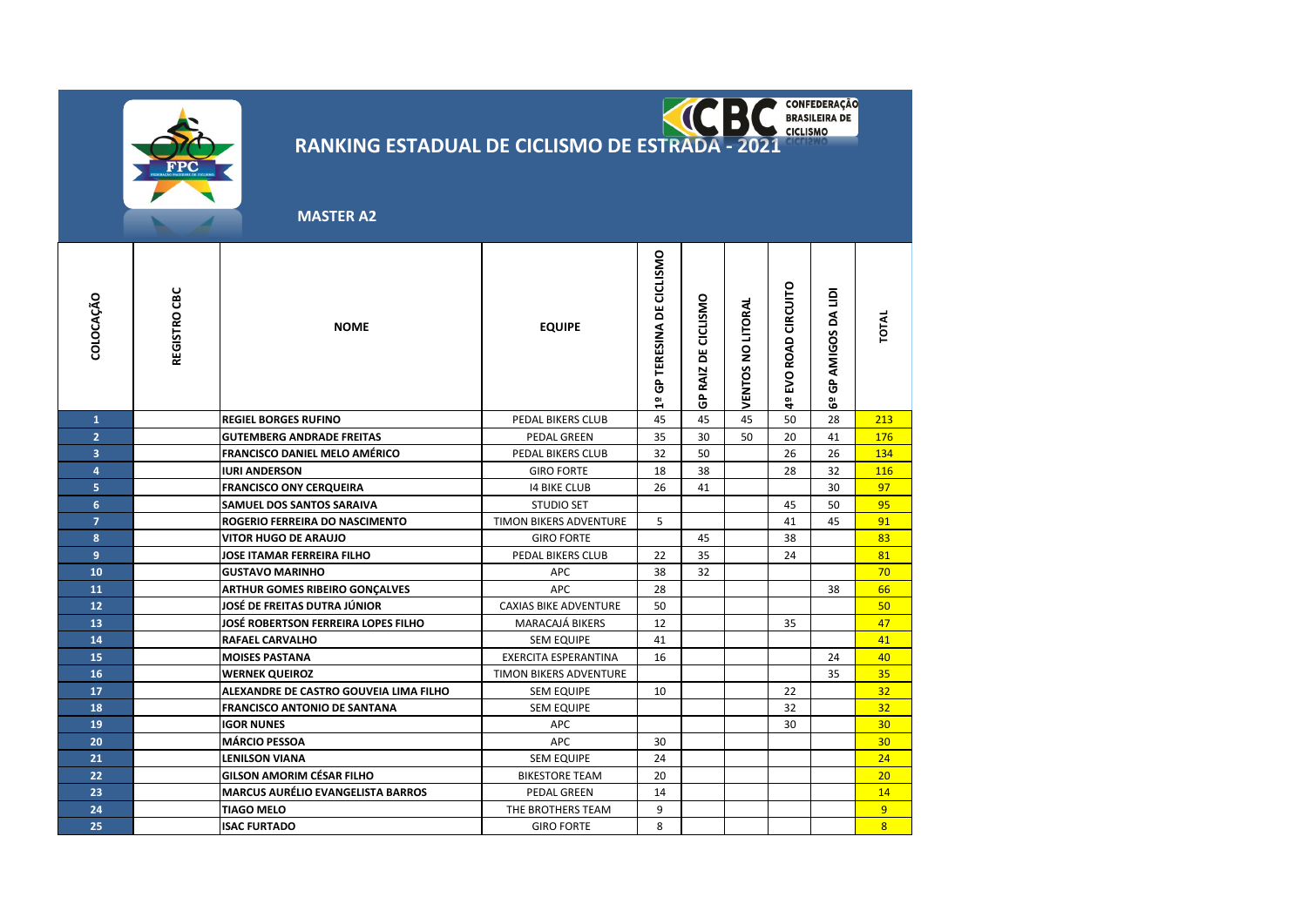



#### **MASTER B1**

| COLOCAÇÃO               | REGISTRO CBC | <b>NOME</b>                           | <b>EQUIPE</b>                 | CICLISMO<br>ă<br>TERESINA<br>င်္င<br>$\overline{\mathbf{u}}$ | CICLISMO<br>ш<br>ō<br><b>RAIZ</b><br>$\sim$<br>O | LITORA<br>$\frac{1}{2}$<br>ပ<br><b>VENTOS</b> | CIRCUITO<br><b>ROAD</b><br>O<br>≧<br>a<br>4 | $\overline{q}$<br>⋖<br>۵<br>AMIGOS<br>ρ.<br>O<br>မိ | TOTAL           |
|-------------------------|--------------|---------------------------------------|-------------------------------|--------------------------------------------------------------|--------------------------------------------------|-----------------------------------------------|---------------------------------------------|-----------------------------------------------------|-----------------|
| 1                       |              | LINDOMAR FERREIRA DOS SANTOS          | AZIAS BIKERS DE CICLISMO      | 50                                                           | 24                                               | 50                                            | 50                                          | 50                                                  | 224             |
| $\overline{2}$          |              | <b>GILBERTO SILVA</b>                 | <b>SEM EQUIPE</b>             | 45                                                           | 41                                               | 45                                            | 38                                          | 41                                                  | 210             |
| $\overline{\mathbf{3}}$ |              | <b>FÁBIO LÉDA DINIZ</b>               | <b>SEM EQUIPE</b>             | 38                                                           | 50                                               |                                               | 42                                          | 45                                                  | 175             |
| 4                       |              | <b>ARAKEN ALENCAR</b>                 | <b>SEM EQUIPE</b>             | 35                                                           | 32                                               |                                               | 32                                          | 38                                                  | 137             |
| 5 <sup>1</sup>          |              | <b>BRUNO MARTINS</b>                  | PEDAL BIKERS CLUB             | 24                                                           | 28                                               |                                               | 30                                          | 32                                                  | 114             |
| 6 <sup>1</sup>          |              | <b>MÁRCIO CÉSAR FERREIRA DA SILVA</b> | <b>SEM EQUIPE</b>             | 32                                                           |                                                  |                                               | 35                                          | 35                                                  | 102             |
| $\overline{7}$          |              | FELINTO AMÉRICO LIMA FERRO            | TITANIUM ROAD CYCLING         | 28                                                           |                                                  | 38                                            |                                             | 30                                                  | 96              |
| 8                       |              | <b>JOCEANO LUSTOSA ALVES</b>          | MARACAJÁ BIKERS               | 41                                                           |                                                  | 41                                            |                                             |                                                     | 82              |
| 9                       |              | <b>WALDENEI MATEUS DE ALMEIDA</b>     | <b>SEM EQUIPE</b>             | 16                                                           | 45                                               |                                               |                                             |                                                     | 61              |
| 10                      |              | <b>MARCEL RUFINO DE CARVALHO</b>      | PEDAL BIKERS CLUB             | 22                                                           | 30                                               |                                               |                                             |                                                     | 52              |
| 11                      |              | <b>METÓDIO CARLOS</b>                 | <b>SEM EQUIPE</b>             |                                                              | 35                                               |                                               |                                             |                                                     | 35              |
| 12                      |              | CÉSAR AUGUSTO MADEIRA MONTEIRO JÚNIOR | <b>TIMON BIKERS ADVENTURE</b> | 30                                                           |                                                  |                                               |                                             |                                                     | 30 <sub>2</sub> |
| 13                      |              | <b>FERNANDO DOS SANTOS VERAS</b>      | <b>SEM EQUIPE</b>             |                                                              | 26                                               |                                               |                                             |                                                     | 26              |
| 14                      |              | <b>LEONARDO ULISSES DE ANDRADE</b>    | <b>SEM EQUIPE</b>             | 26                                                           |                                                  |                                               |                                             |                                                     | 26              |
| 15                      |              | <b>CLEYSON PEREIRA</b>                | <b>SEM EQUIPE</b>             |                                                              |                                                  |                                               | $\mathbf{0}$                                |                                                     | $\Omega$        |
| 16                      |              | <b>ELISMAR CHAVES</b>                 | <b>SEM EQUIPE</b>             |                                                              | $\mathbf{0}$                                     |                                               |                                             | $\mathbf{0}$                                        | $\overline{0}$  |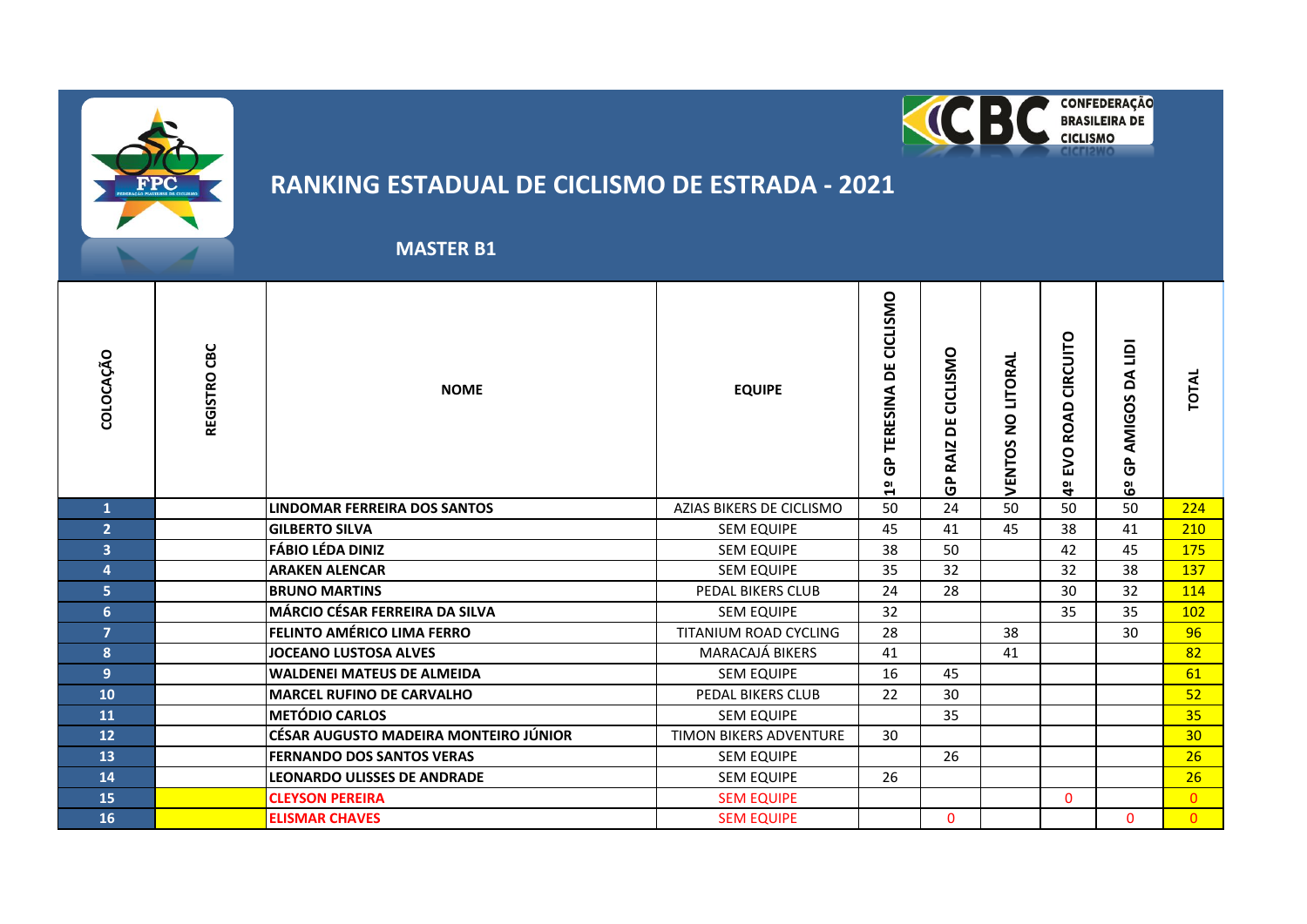|                | CONFEDERAÇÃO<br><b>BRASILEIRA DE</b><br><b>CICLISMO</b><br><b>RANKING ESTADUAL DE CICLISMO DE ESTRADA - 2021</b> |                                          |                           |                            |                     |                   |                      |                                |              |  |  |
|----------------|------------------------------------------------------------------------------------------------------------------|------------------------------------------|---------------------------|----------------------------|---------------------|-------------------|----------------------|--------------------------------|--------------|--|--|
|                |                                                                                                                  | <b>MASTER B2</b>                         |                           |                            |                     |                   |                      |                                |              |  |  |
| COLOCAÇÃO      | REGISTRO CBC                                                                                                     | <b>NOME</b>                              | <b>EQUIPE</b>             | 1º GP TERESINA DE CICLISMO | GP RAIZ DE CICLISMO | VENTOS NO LITORAL | 4º EVO ROAD CIRCUITO | AMIGOS DA LIDI<br><b>GP</b> 39 | <b>TOTAL</b> |  |  |
| $\mathbf{1}$   |                                                                                                                  | <b>REINALDO SOARES DE OLIVEIRA</b>       | AZIAS BIKERS DE CICLISMO  | 50                         | 45                  | 50                | 45                   | 50                             | 240          |  |  |
| $\overline{a}$ |                                                                                                                  | HELIO SILVA DE SOUSA BENVINDO            | <b>SEM EQUIPE</b>         | 41                         | 35                  | 45                | 41                   | 35                             | 197          |  |  |
| 3              |                                                                                                                  | JULIANO TAVARES PEDROSA SILVA            | PEDAL BIKERS CLUB         | 38                         | 38                  |                   | 35                   | 32                             | 143          |  |  |
| 4              |                                                                                                                  | <b>GEORGE AUGUSTO RODRIGUES</b>          | PEDAL BIKERS CLUB         | 32                         | 41                  |                   |                      | 38                             | 111          |  |  |
| 5              |                                                                                                                  | ALLISSON LEONARDO COSTA MACHADO          | APC                       |                            |                     |                   | 50                   | 41                             | 91           |  |  |
| 6              |                                                                                                                  | <b>DANIEL FRANÇA</b>                     | <b>SEM EQUIPE</b>         | 35                         | 50                  |                   |                      |                                | 85           |  |  |
| $\overline{7}$ |                                                                                                                  | JOSE DEUSIMAR RODRIGUES JUNIOR           | PEDAL BIKERS CLUB         | 45                         |                     |                   |                      | 30                             | 75           |  |  |
| 8              |                                                                                                                  | <b>MARCOS HELENO ALENCAR CALDAS MELO</b> | APCC                      | 26                         |                     |                   |                      | 28                             | 54           |  |  |
| 9              |                                                                                                                  | ADELMAR ANFRADE DE CARVALHO              | MARACAJÁ BIKERS           |                            |                     |                   |                      | 45                             | 45           |  |  |
| 10             |                                                                                                                  | <b>MAXWELL DA SILVA CARVALHO</b>         | <b>SEM EQUIPE</b>         |                            |                     |                   | 38                   |                                | 38           |  |  |
| 11             |                                                                                                                  | <b>MARCOS SILVEIRA</b>                   | <b>SEM EQUIPE</b>         |                            |                     |                   | 32                   |                                | 32           |  |  |
| 12             |                                                                                                                  | <b>BONIFÁCIO TEIXEIRA LIMA</b>           | <b>SEM EQUIPE</b>         | 30                         |                     |                   |                      |                                | 30           |  |  |
| 13             |                                                                                                                  | FRANCISCO CLEMILTON DE ABREU CERQUEIRA   | <b>BIKE EXTREME AUDAX</b> | 28                         |                     |                   |                      |                                | 28           |  |  |
| 14             |                                                                                                                  | <b>PYERSON BARBOSA</b>                   | <b>SEM EQUIPE</b>         |                            |                     |                   |                      | 26                             | 26           |  |  |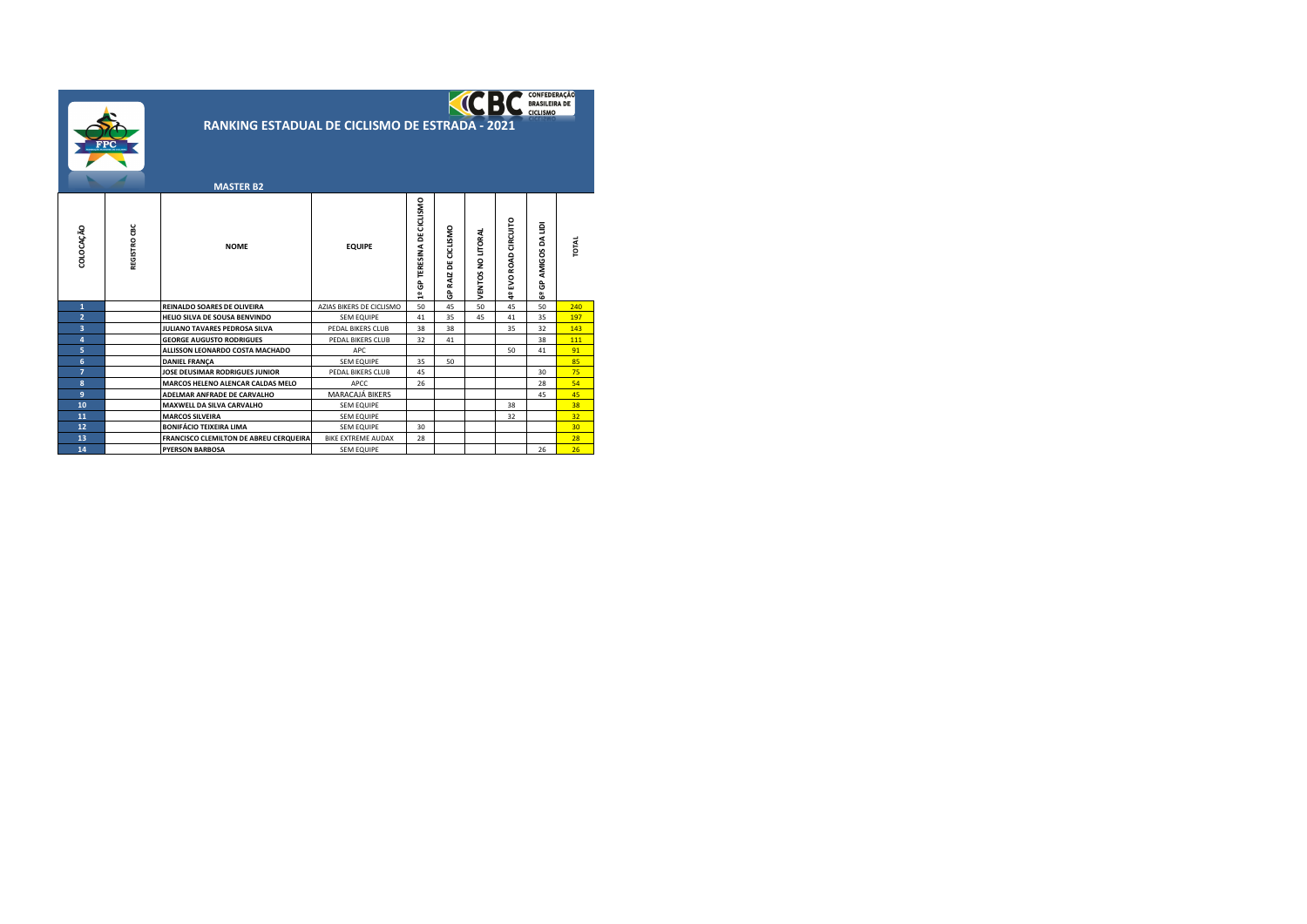



| <b>MASTER C1</b> |  |
|------------------|--|
|                  |  |

| COLOCAÇÃO               | REGISTRO CBC | <b>NOME</b>                              | <b>EQUIPE</b>             | CICLISMO<br>ш<br>$\Omega$<br>⋖<br>ERESIN<br>o.<br>o<br>$\frac{1}{2}$ | CICLISMO<br>ш<br>۵<br><b>RAIZ</b><br>င်္င | VENTOS NO LITORAL | CIRCUITO<br><b>ROAD</b><br><b>EVO</b><br>å | $\overline{9}$<br>⋖<br>۵<br>AMIGOS<br>௨<br>O<br>မိ | <b>TOTAL</b> |
|-------------------------|--------------|------------------------------------------|---------------------------|----------------------------------------------------------------------|-------------------------------------------|-------------------|--------------------------------------------|----------------------------------------------------|--------------|
|                         |              | <b>ALEXANDRE DE CASTRO RAMALHO</b>       | PEDAL BIKERS CLUB         | 45                                                                   | 50                                        |                   | 50                                         | 38                                                 | 183          |
| $\overline{2}$          |              | <b>ERNANI DE CASTRO COSTA</b>            | <b>BIKERS RACING TEAM</b> | 38                                                                   | 45                                        | 50                |                                            |                                                    | <b>133</b>   |
| $\overline{\mathbf{3}}$ |              | <b>JOSÉ MARTINS LOPES</b>                | <b>SEM EQUIPE</b>         | 32                                                                   | 41                                        |                   | 35                                         |                                                    | <b>108</b>   |
| 4                       |              | <b>RONIVALDO COSTA E SILVA</b>           | MARACAJÁ BIKERS           |                                                                      |                                           |                   | 45                                         | 45                                                 | 90           |
| 5                       |              | JULIO CESAR CABRAL FURTADO               | AZIAS BIKERS DE CICLISMO  | 50                                                                   | 35                                        |                   |                                            |                                                    | 85           |
| 6 <sup>1</sup>          |              | <b>EDMILSON ALVES DE CARVALHO JUNIOR</b> | <b>BIKERS RACING TEAM</b> | 41                                                                   | 38                                        |                   |                                            |                                                    | 79           |
| 7                       |              | <b>ERINALDO CARVALHO</b>                 | <b>SEM EQUIPE</b>         | 35                                                                   |                                           |                   | 41                                         |                                                    | 76           |
| 8                       |              | <b>JORGE DAMASCENO</b>                   | <b>SEM EQUIPE</b>         |                                                                      | 35                                        |                   |                                            | 41                                                 | 76           |
| 9                       |              | <b>RICHARD ROFE</b>                      | <b>SEM EQUIPE</b>         | $\mathbf{0}$                                                         |                                           |                   | $\mathbf{0}$                               | 50                                                 | 50           |
| 10                      |              | YURI JIVAGO FELIX                        | <b>SEM EQUIPE</b>         |                                                                      | 32                                        |                   |                                            |                                                    | 32           |
| 11                      |              | <b>FRANCISCO CARLITO FERREIRA</b>        | TIMON BIKERS ADVENTURE    | 30                                                                   |                                           |                   |                                            |                                                    | 30           |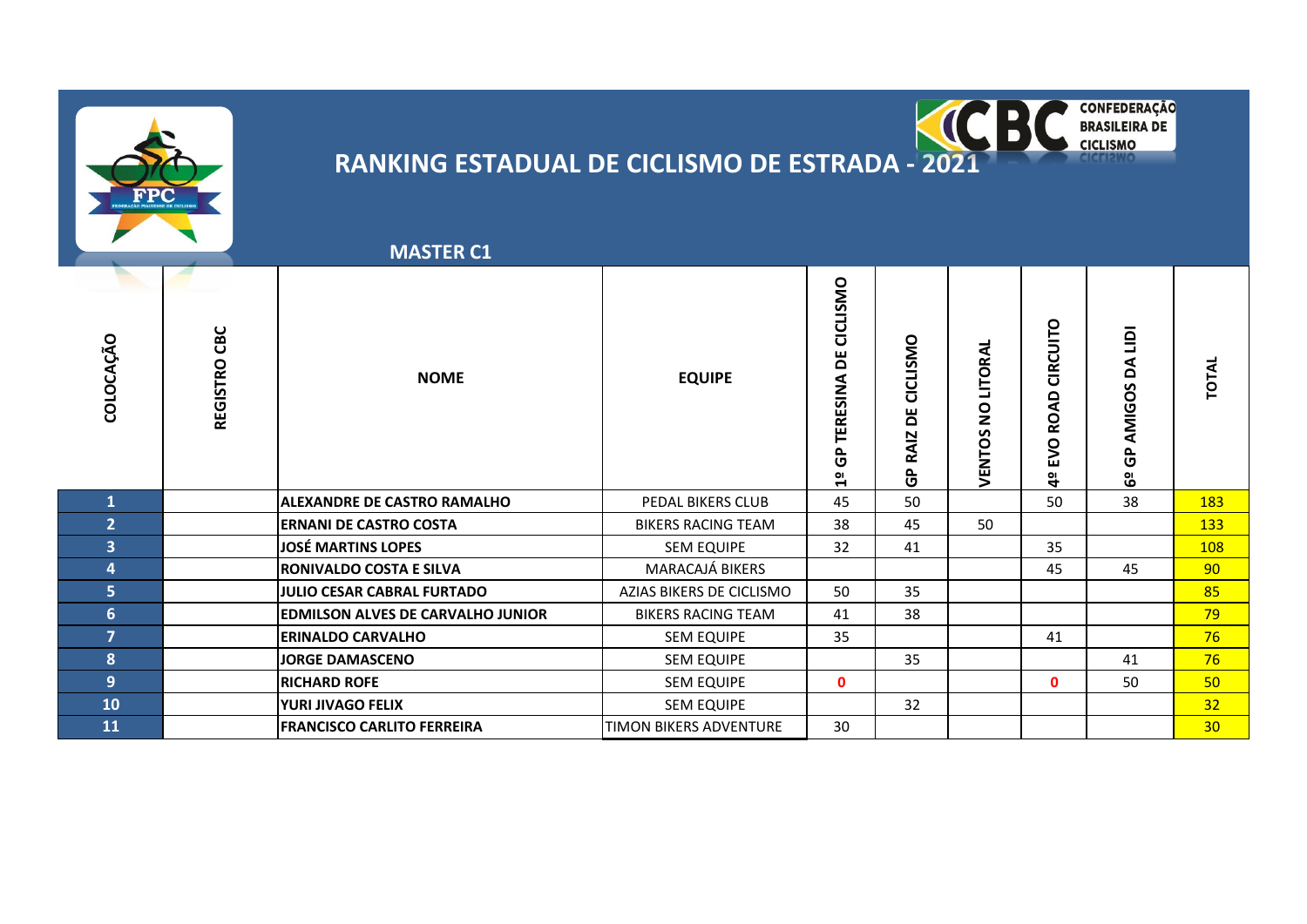



|              |                 | <b>MASTER C2</b>                   |                              |                                        |                                              |                                                |                                                 |                                                |                  |
|--------------|-----------------|------------------------------------|------------------------------|----------------------------------------|----------------------------------------------|------------------------------------------------|-------------------------------------------------|------------------------------------------------|------------------|
| COLOCAÇÃO    | CBC<br>REGISTRO | <b>NOME</b>                        | <b>EQUIPE</b>                | CICLISMO<br>۵<br>TERESINA<br>င်္င<br>읩 | CICLISMO<br>ш<br>Δ<br>⊵<br>⋖<br>خم<br>௨<br>ט | <b>ITORAL</b><br>┙<br>$\overline{2}$<br>VENTOS | CIRCUITO<br><b>ROAD</b><br><b>DAB</b><br>a<br>4 | $\mathbf{r}$<br>å<br>n<br>AMIGO:<br>င်္င<br>မိ | TOTAL            |
| $\mathbf{1}$ |                 | <b>EDVALDO SANTOS SILVA</b>        | <b>SEM EQUIPE</b>            | 45                                     | 45                                           | 45                                             | 50                                              | 45                                             | 230              |
| 2            |                 | <b>VALDIR SOARES SILVA</b>         | PEDAL GREEN                  | 41                                     | 50                                           | 50                                             | 41                                              | 41                                             | 223              |
| 3            |                 | JOSE HENRIQUE PIMENTEL ROCHA       | <b>CAXIAS BIKE ADVENTURE</b> | 38                                     | 38                                           |                                                | 45                                              |                                                | 121              |
| 4            |                 | <b>VALFREDO DE MACENO OLIVEIRA</b> | TITANIUM ROAD CYCLING        | 50                                     |                                              |                                                |                                                 | 50                                             | 100 <sub>1</sub> |
| 5            |                 | <b>ANTONIO CARLOS DE MOURA</b>     | <b>SEM EQUIPE</b>            |                                        | 41                                           |                                                |                                                 |                                                | 41               |
| $\bf{0}$     |                 | <b>ELCI DIAS</b>                   | <b>TITANIUM ROAD CYCLING</b> |                                        |                                              |                                                | $\mathbf{0}$                                    |                                                | $\Omega$         |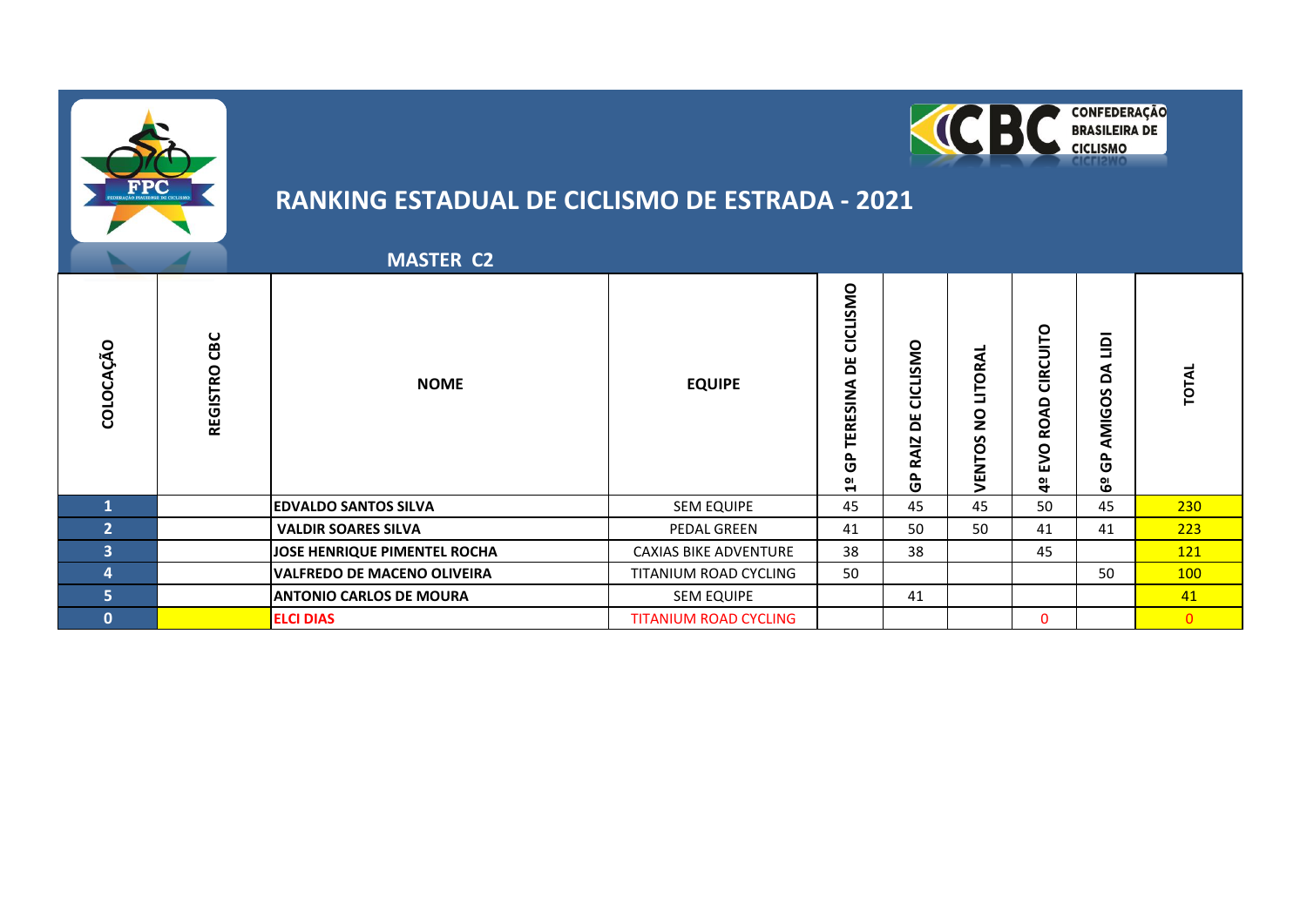



### **MASTER D**

| O<br>ن<br>COLO | CBC<br><b>REGISTRO</b> | <b>NOME</b>                          | <b>EQUIPE</b>     | CICLISMO<br>۳<br>TERESINA<br>င်္င<br>$\frac{1}{2}$ | CICLISMO<br>۵<br>RAIZ<br>င်္င | -<br>LITORA<br>$\overline{2}$<br>VENTOS | DLIN<br><b>IRC</b><br>ပ<br>۵<br>⋖<br>Q<br>O<br>ய<br>ОI<br>4 | -<br>$\overline{a}$<br>⋖<br>$\Omega$<br>S<br>AMIGO<br>௳<br>ပ<br>မိ | 5          |
|----------------|------------------------|--------------------------------------|-------------------|----------------------------------------------------|-------------------------------|-----------------------------------------|-------------------------------------------------------------|--------------------------------------------------------------------|------------|
|                |                        | JOAO DE DEUS SOARES FILHO            | PEDAL BIKERS CLUB | 50                                                 | 50                            | 50                                      | 45                                                          | 45                                                                 | 240        |
| C              |                        | <b>ANTONIO FRANCISCO DE OLIVEIRA</b> | MR TEAM           | 45                                                 |                               |                                         | 50                                                          | 41                                                                 | <b>136</b> |
| 3              |                        | JOSE FIRMINO ROCHA E SILVA           | APC               |                                                    |                               |                                         |                                                             | 50                                                                 | 50         |
| 4              |                        | <b>ANTÔNIO SAMPAIO EVANGELISTA</b>   | <b>SEM EQUIPE</b> |                                                    | 45                            |                                         |                                                             |                                                                    | 45         |
| 5,             |                        | <b>WILSON PARENTE</b>                | PEDAL BIKERS CLUB | 41                                                 |                               |                                         |                                                             |                                                                    | 41         |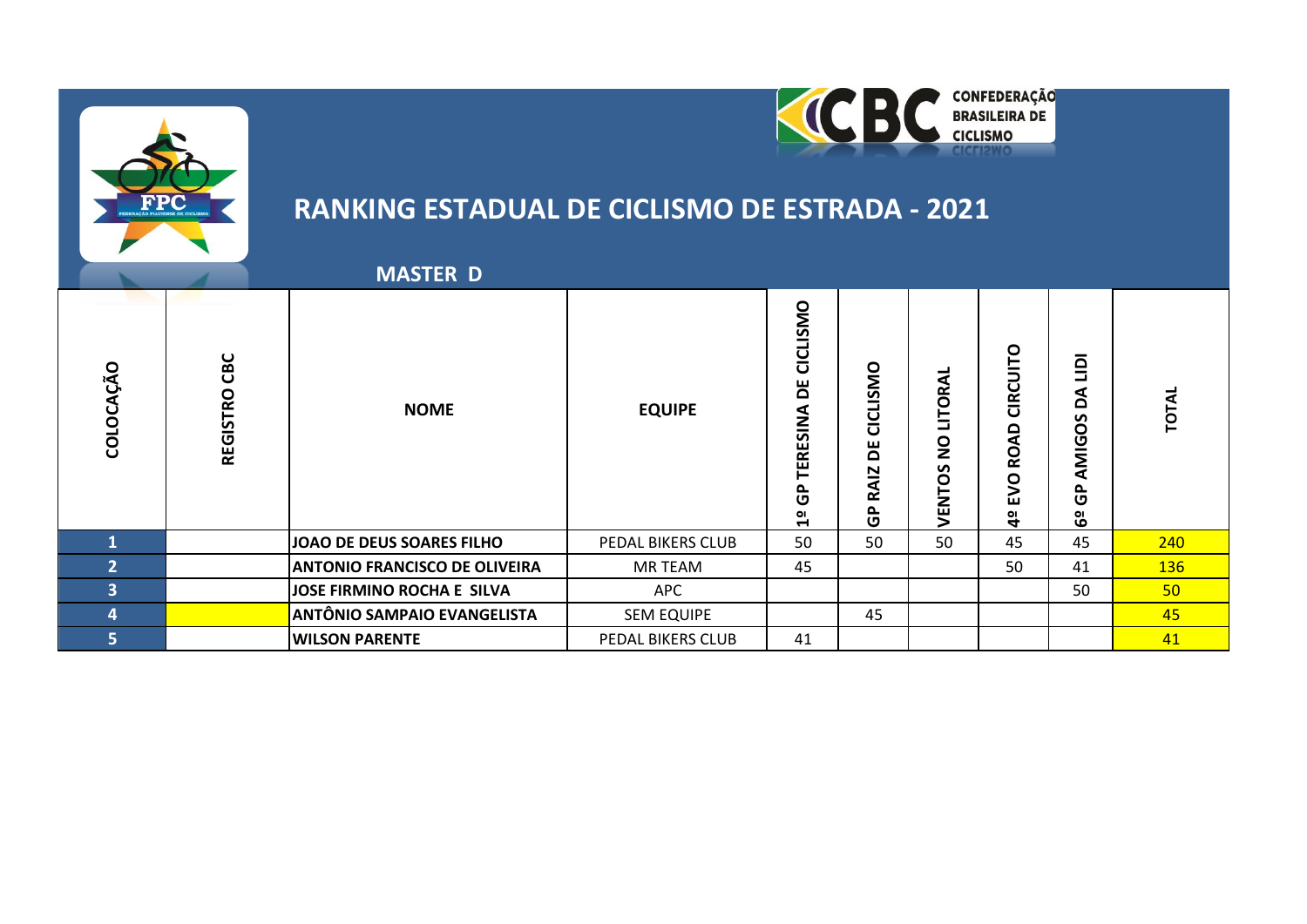



### **ELITE FEMININO**

| O<br>COLOCAÇÃ  | CBC<br>REGISTRO | <b>NOME</b>                                  | <b>EQUIPE</b>     | CICLISMO<br>Ъ<br>TERESINA<br>င်္င<br>읩 | CICLISMO<br>Ъ<br><b>RAIZ</b><br>$\frac{\rho}{\sigma}$ | LITORAL<br>$\mathbf{S}$<br>VENTOS | CIRCUITO<br>Q<br>Q.<br>O<br>><br>ш<br>악 | 亘<br>⋖<br>$\mathbf{a}$<br>AMIGOS<br>௨<br>O<br>$\mathbf{O}$<br>$\ddot{\mathbf{o}}$ | TOTAL           |
|----------------|-----------------|----------------------------------------------|-------------------|----------------------------------------|-------------------------------------------------------|-----------------------------------|-----------------------------------------|-----------------------------------------------------------------------------------|-----------------|
| $\mathbf{1}$   |                 | <b>KARINE DE MACEDO FROTA</b>                | <b>SEM EQUIPE</b> | 50                                     | 50                                                    |                                   |                                         | 45                                                                                | 145             |
| $\overline{2}$ |                 | <b>MARIA DO SOCORRO DA SILVA VASCONCELOS</b> | <b>SEM EQUIPE</b> |                                        | 45                                                    |                                   | 45                                      | 41                                                                                | <b>131</b>      |
| 3              |                 | <b>ELZA NUNES DOS SANTOS</b>                 | <b>SEM EQUIPE</b> |                                        | 41                                                    |                                   | 50                                      |                                                                                   | 91              |
| 4              |                 | <b>MARIA DO SOCORRO EUSA DA SILVA</b>        | <b>SEM EQUIPE</b> |                                        |                                                       | 50                                |                                         |                                                                                   | 50 <sub>2</sub> |
| 5 <sup>1</sup> |                 | <b>RAYANE CHAVES DA SILVA</b>                | THE BROTHERS TEAM | 45                                     |                                                       |                                   |                                         |                                                                                   | 45              |
| 6              |                 | <b>CAROL PORTELA</b>                         | <b>NO BRAKES</b>  | 41                                     |                                                       |                                   |                                         |                                                                                   | 41              |
| $\overline{7}$ |                 | <b>DOMINGAS CORREIA</b>                      | <b>SEM EQUIPE</b> |                                        |                                                       |                                   | 41                                      |                                                                                   | 41              |
|                |                 |                                              |                   |                                        |                                                       |                                   |                                         |                                                                                   |                 |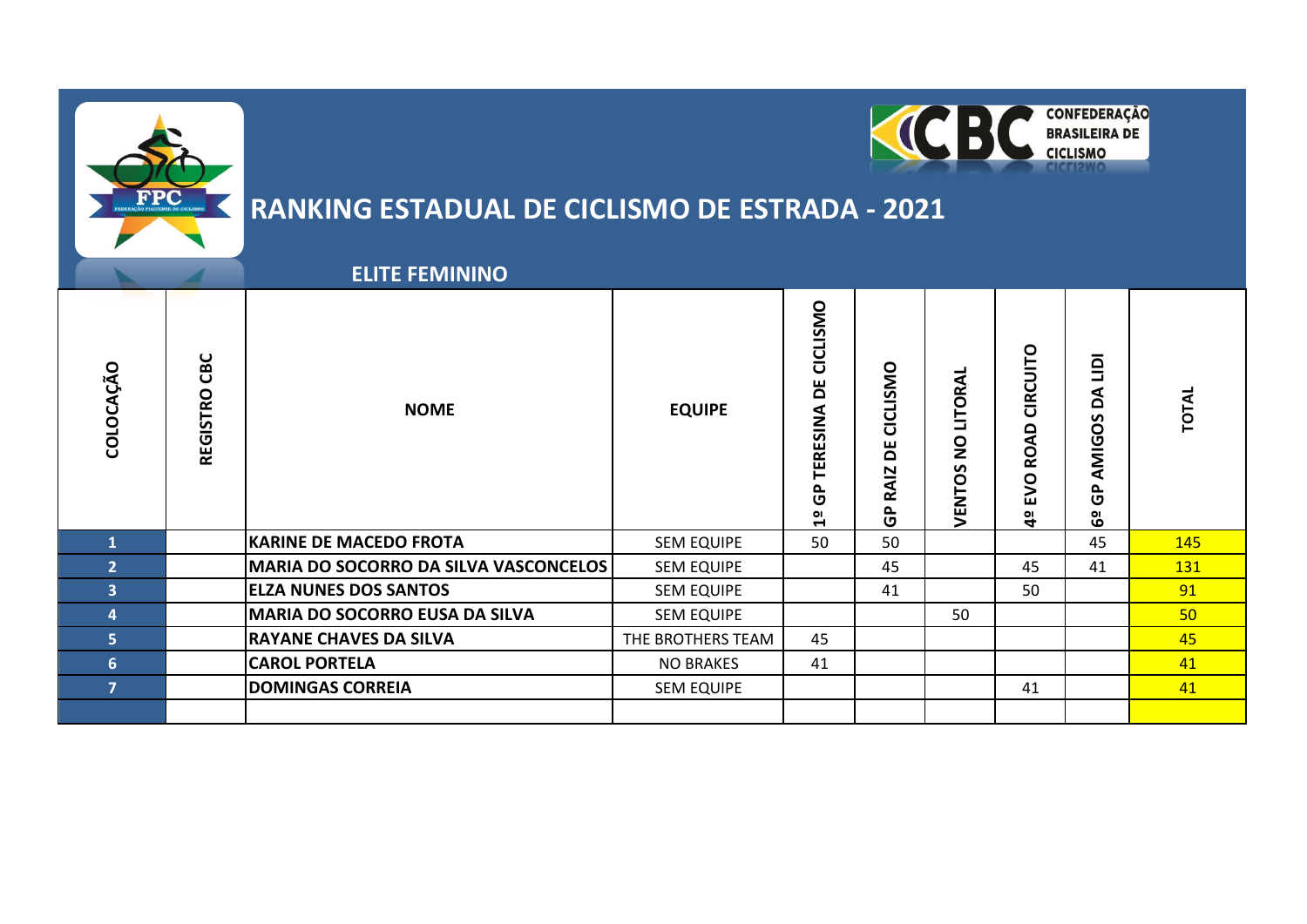



### **FEMININO MASTER - A**

| ÇÃO<br>COLOCA           | CBC<br><b>REGISTRO</b> | <b>NOME</b>                        | <b>EQUIPE</b>                | CICLISMO<br>ш<br>۵<br>TERESINA<br>٩<br>ט<br>임 | CICLISMO<br>Б<br><b>RAIZ</b><br>င်္င | VENTOS NO LITORAL | <b>CIRCUITO</b><br><b>ROAD</b><br>EVO<br>a<br>4 | 亘<br>Å<br>AMIGOS<br>௨<br>ט<br>မိ | <b>TOTAL</b> |
|-------------------------|------------------------|------------------------------------|------------------------------|-----------------------------------------------|--------------------------------------|-------------------|-------------------------------------------------|----------------------------------|--------------|
|                         |                        | ADRIANA MARIA LIMA LUSTOSA         | PEDAL BIKERS CLUB            | 45                                            | 45                                   |                   | 50                                              | 50                               | <b>190</b>   |
| $\overline{2}$          |                        | VALÉRIA ALVES DA SILVA             | THE BROTHERS TEAM            | 41                                            | 41                                   |                   |                                                 | 45                               | 127          |
| $\overline{\mathbf{3}}$ |                        | SABINA FRAGA DA SILVA PASSOS VIANA | <b>CAXIAS BIKE ADVENTURE</b> | 50                                            | 35                                   |                   |                                                 |                                  | 85           |
| 4                       |                        | <b>ELZILENE GOMES DE SOUSA</b>     | <b>SEM EQUIPE</b>            |                                               | 32                                   |                   |                                                 | 41                               | 73           |
| 5 <sup>1</sup>          |                        | <b>LUANA PORTO</b>                 | PEDAL BIKERS CLUB            |                                               | 50                                   |                   |                                                 |                                  | 50           |
| 6                       |                        | <b>LIDIANA ALVES MACEDO</b>        | TITANIUM ROAD CYCLING        |                                               |                                      |                   | 45                                              |                                  | 45           |
| $\overline{7}$          |                        | <b>ANNYELLE LAGO</b>               | <b>SEM EQUIPE</b>            |                                               | 38                                   |                   |                                                 |                                  | 38           |
| 8                       |                        | <b>SISLEY ROCHA</b>                | THE BROTHERS TEAM            | 38                                            |                                      |                   |                                                 |                                  | 38           |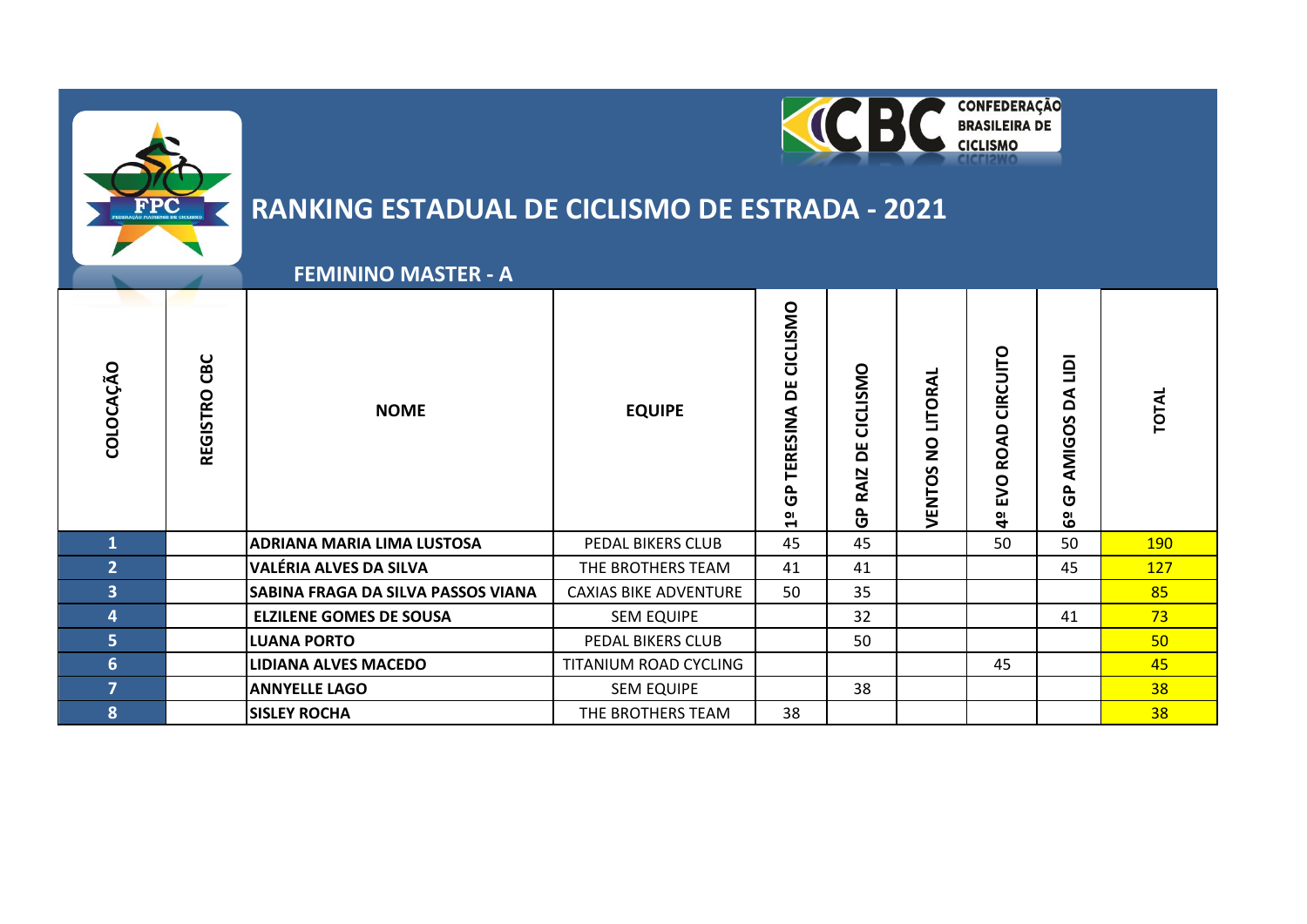

 **REGINA CLÁUDIA GOMES** THE BROTHERS TEAM 38 41 41 45 50 <mark>134</mark> **MAYRA O CAVALCANTE ROCHA** PEDAL BIKERS CLUB 50 50 50 38 38 **[ELKE BELLEZA DAMASCEN](https://www.polesportivo.com.br/res_individual.php?u=106&id=619)** THE BROTHERS TEAM 35 45 45 45 80 **ROSIANE DE OLIVEIRA** CATRACA FORTE TEAM 41 41 **JOELMA DE MOURA MENDES COSTA** SEM EQUIPE 41 41 41 **ELIANE CRISTINA DA COSTA REGO** SEM EQUIPE **1** 38 38

**4º EVO ROAD CIRCUITO**

4º EVO ROAD CIRCUITO

**6º GP AMIGOS DA LIDI**

6º GP AMIGOS DA LIDI

**CONFEDERAÇÃO**<br>BRASILEIRA DE

**CICLISMO** 

 $\overline{\phantom{a}}$ 

**TOTAL**

#### **FEMININO MASTER - B** 1º GP TERESINA DE CICLISMO **1º GP TERESINA DE CICLISMO** REGISTRO CBC **REGISTRO CBC COLOCAÇÃO** GP RAIZ DE CICLISMO **GP RAIZ DE CICLISMO VENTOS NO LITORAL VENTOS NO LITORAL NOME EQUIPE 1 [CRISTIANY SIQUEIRA DANTAS](https://www.polesportivo.com.br/res_individual.php?u=105&id=619)** AZIAS BIKERS DE CICLISMO 45 45 50 50 190